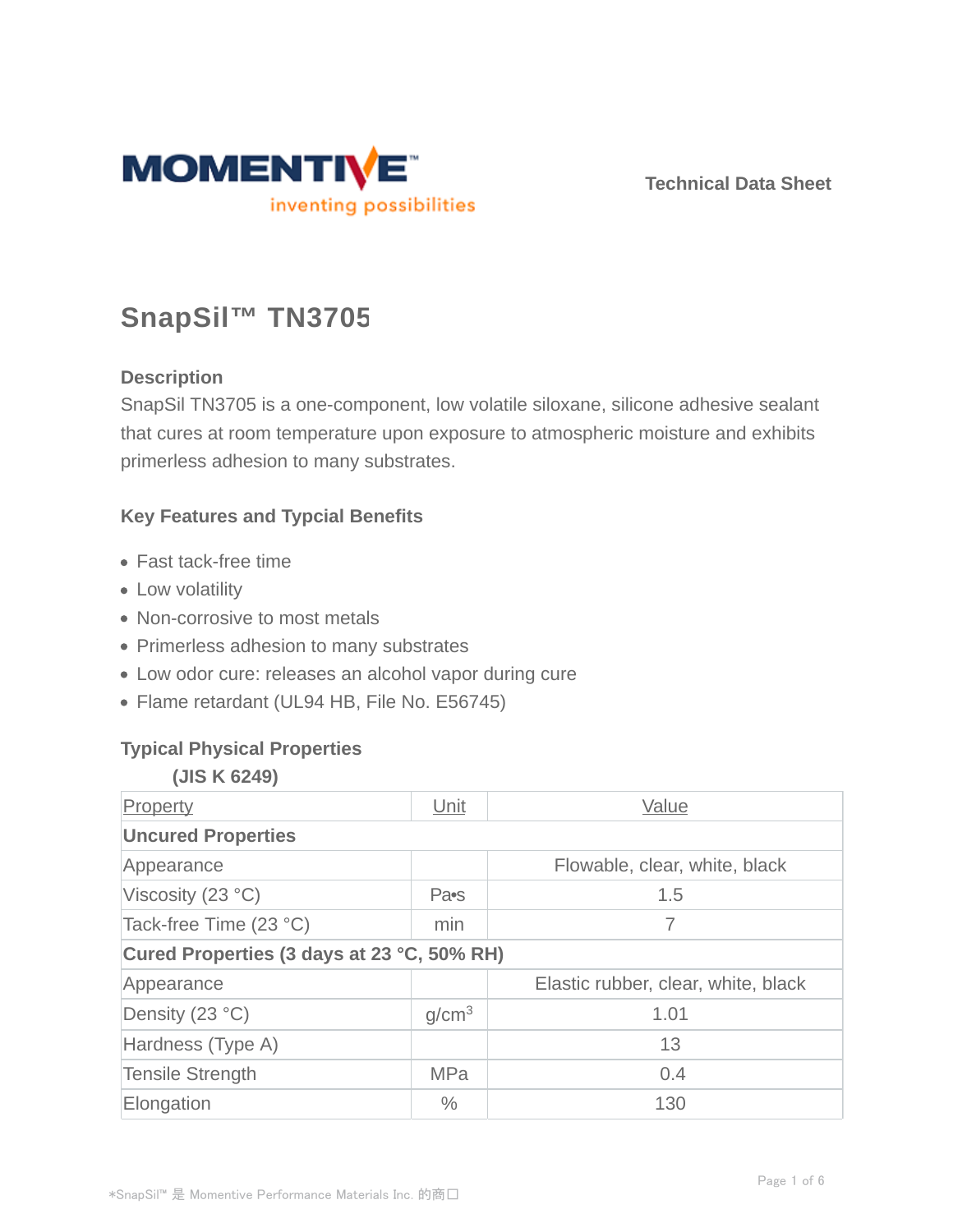| <b>Adhesion Strength</b>                              | <b>MPa</b>   | 0.2           |
|-------------------------------------------------------|--------------|---------------|
| Volatile Siloxane <sup>(1)</sup> ( $D_4$ - $D_{10}$ ) | $wt\%$       | 0.01          |
| <b>Volume Resistivity</b>                             | $\Omega$ ·cm | $2.0x10^{15}$ |
| <b>Dielectric Strength</b>                            | kV/mm        | 26            |
| Dielectric Constant (60Hz)                            |              | 2.7           |
| Dissipation Factor (60Hz)                             |              | 0.002         |
|                                                       | $Na+$        | < 2           |
| Impurities $(1)$ ppm                                  | $K +$        | < 2           |
|                                                       | $Cl-$        | < 2           |

Typical properties are average data and should not be used as or to develop product specifications. (1)In-house test method

### **Potential Applications**

- Insulating adhesive seal and fixing for electrical and electronic parts
- Waterproof sealant for electrical, electronic and communication equipment
- General adhesive for metal, glass, plastics, etc.

# **Cure Profile**

SnapSil TN3705 silicone adhesive sealant cures upon sexposure to atmospheric moisture, and its cure speed is affected by humidity and temperature. The material begins to cure from the sections that are exposed to the atmosphere and, therefore, greater time is required for the cure to extend to deeper sections. The cure depth of SnapSil TN3705 silicone adhesive sealant at various combinations of humidity and temperature are provided below.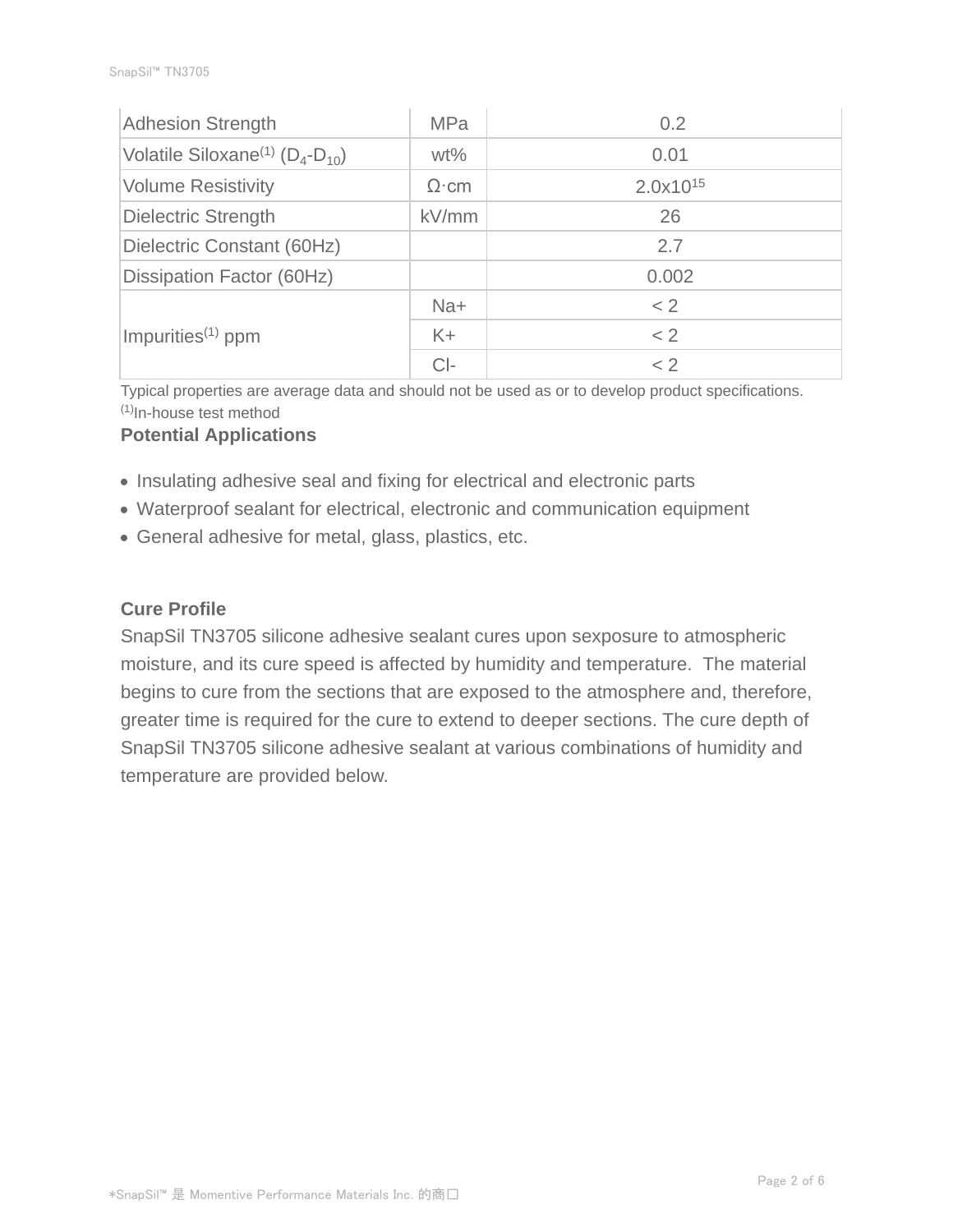

Note: Test results. Actual data may vary.

#### **Adhesion Performance**

SnapSil TN3705 silicone adhesive sealant adheres to a wide variet of substrates used in electronic components. The following matrix depicts adhesion performance to typical substrates. However, acutal performance may vary depending on the substrate manufacturer or grade.

| <b>Substrate</b>       |           |
|------------------------|-----------|
| Aluminum               | $\bigcap$ |
| Copper                 | O         |
| <b>Steel</b>           | Ω         |
| <b>Stainless Steel</b> | ( )       |
| Acrylic resin          | ∩         |
| Phenolic resin         | $\bigcap$ |
| Epoxy resin            | $\bigcap$ |
| PFT                    |           |

Note: Test results. Acutal data may vary.

O: Good (cohesive failure)

X: Adhesive failure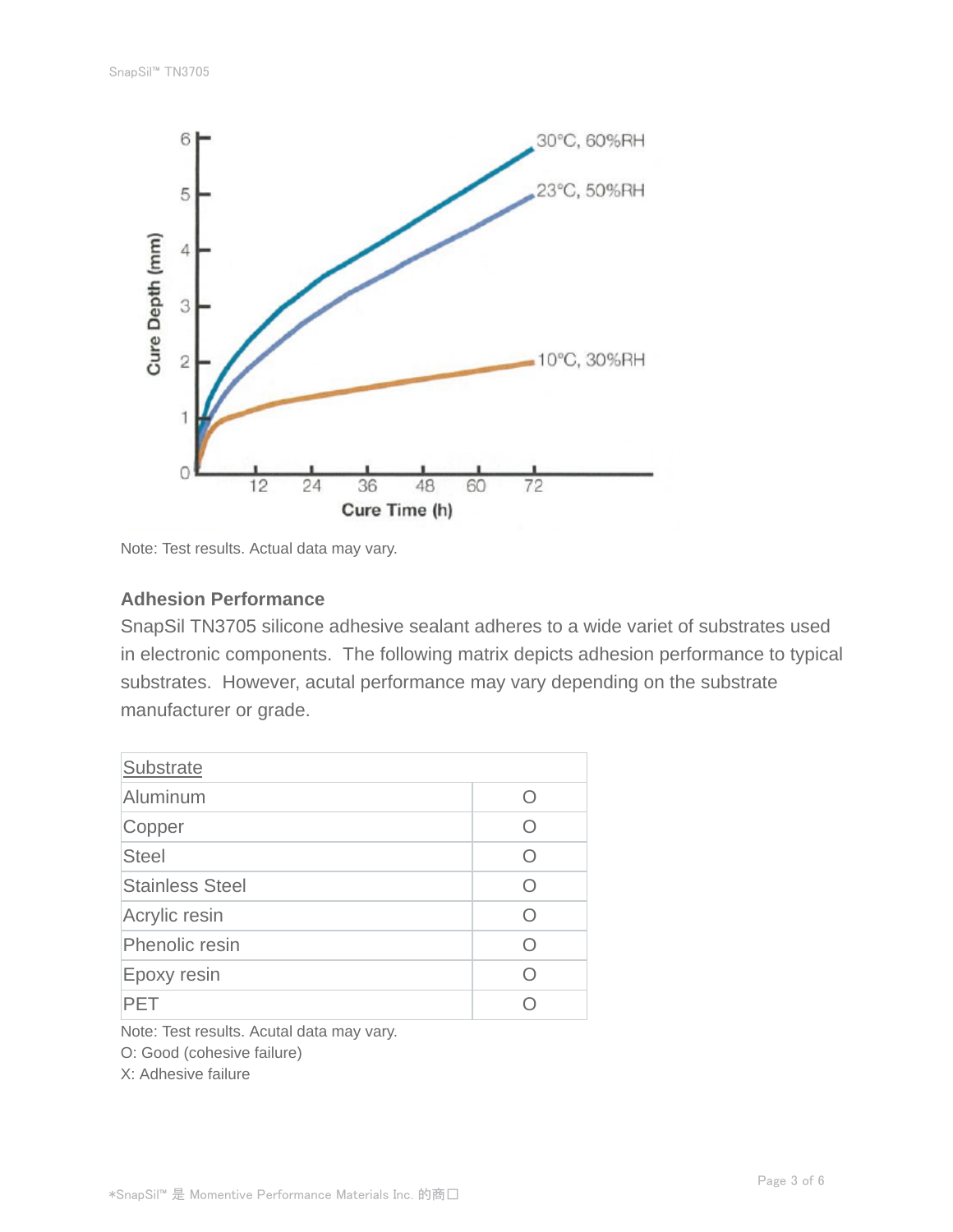| Substrate               |            |
|-------------------------|------------|
| <b>ABS</b>              | Ω          |
| <b>PBT</b>              | $\bigcirc$ |
| <b>PPS</b>              | ∩          |
| <b>PVC</b>              | Ω          |
| Nylon                   | ∩          |
| Polycarbonate           | ∩          |
| <b>PPO</b>              | Ω          |
| Polyethylene            | X          |
| Polytetrafluoroethylene | $\times$   |
| Glass                   |            |

## **Adhesion Performance, continued**

Note: Test results. Acutal data may vary.

O: Good (cohesive failure)

X: Adhesive failure

### **General Considerations for Use**

While the typical operating temperature for silicone materials ranges from -45℃ to 200℃, the long-term maintenance of its initial properties is dependent upon design related stress considerations, substrate materials, frequency of thermal cycles, and other factors.

### **Patent Status**

Nothing contained herein shall be construed to imply the nonexistence of any relevant patents or to constitute the permission, inducement or recommendation to practice any invention covered by any patent, without authority from the owner of the patent.

### **Product Safety, Handling and Storage**

Customers should review the latest Safety Data Sheet (SDS) and label for product safety information, safe handling instructions, personal protective equipment if necessary, emergency service contact information, and any special storage conditions required for safety. Momentive Performance Materials (MPM) maintains an aroundthe-clock emergency service for its products. SDS are available at www.momentive.com or, upon request, from any MPM representative. For product storage and handling procedures to maintain the product quality within our stated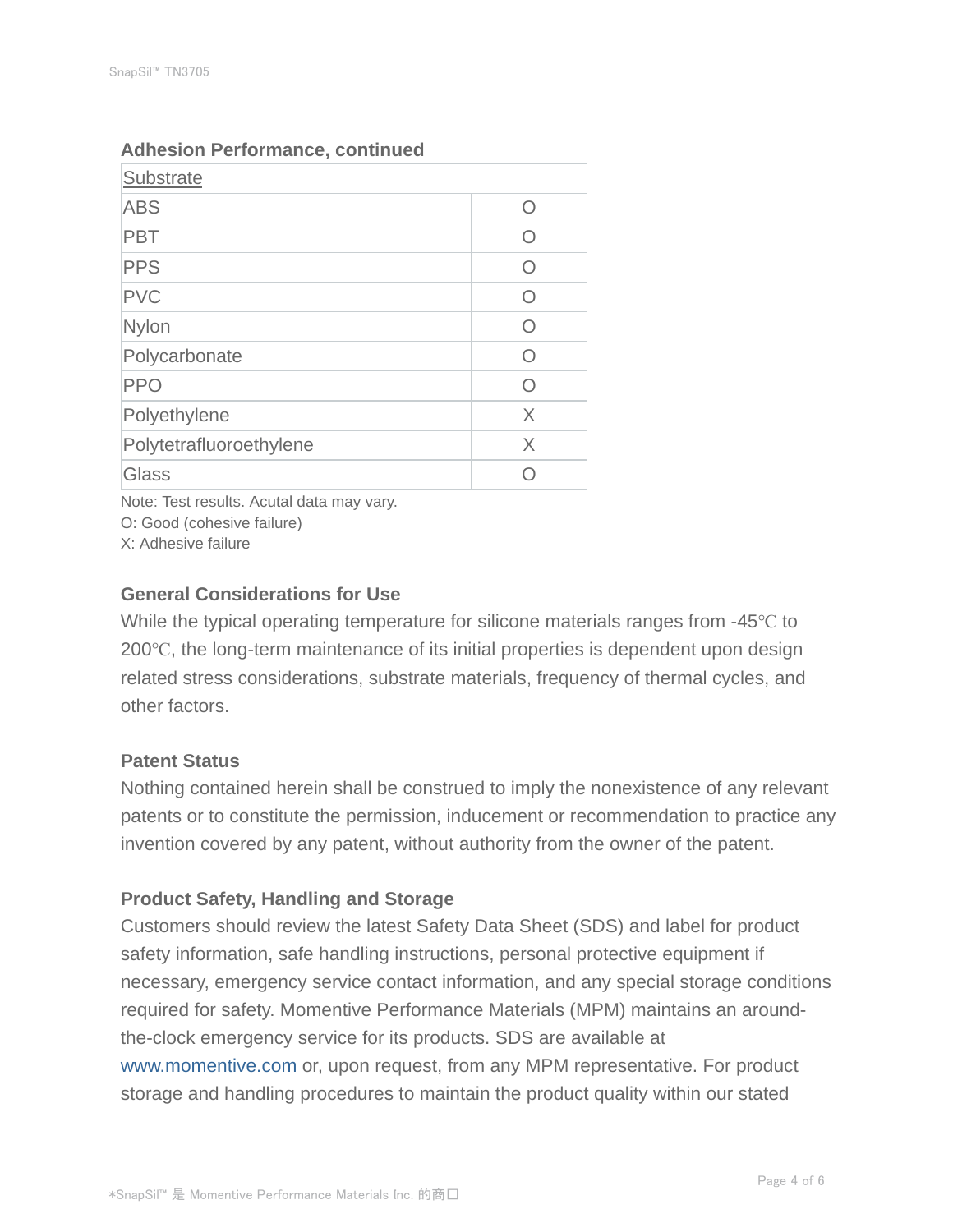specifications, please review Certificates of Analysis, which are available in the Order Center. Use of other materials in conjunction with MPM products (for example, primers) may require additional precautions. Please review and follow the safety information provided by the manufacturer of such other materials.

#### **Limitations**

Customers must evaluate Momentive Performance Materials products and make their own determination as to fitness of use in their particular applications.

# **Contact Information** Email commercial.services@momentive.com

### **Telephone**

| <b>Americas</b>      | <b>Latin America</b> | <b>EMEAI- Europe, Middle</b><br>East, Africa & India | <b>ASIA PACIFIC</b> |
|----------------------|----------------------|------------------------------------------------------|---------------------|
| +1 800 295 2392      | <b>Brazil</b>        | <b>Europe</b>                                        | <b>China</b>        |
| Toll free*           | +55 11 4534 9650     | +390510924300                                        | 800 820 0202        |
| +704 805 6946        | <b>Direct Number</b> | Direct number                                        | Toll free           |
| <b>Direct Number</b> |                      |                                                      | +86 21 3860 4892    |
|                      |                      |                                                      | Direct number       |
| *All American        | <b>Mexico</b>        | India, Middle East &                                 | Japan               |
| countries            | +52 55 2169 7670     | <b>Africa</b>                                        | +81 3 5544 3111     |
|                      | <b>Direct Number</b> | + 91 44 71212207                                     | Direct number       |
|                      |                      | Direct number*                                       |                     |
|                      |                      | *All Middle Eastern                                  | <b>Korea</b>        |
|                      |                      | countries, Africa, India,                            | +82 2 6201 4600     |

For literature and technical assistance, visit our website at: www.momentive.com

#### **DISCLAIMER:**